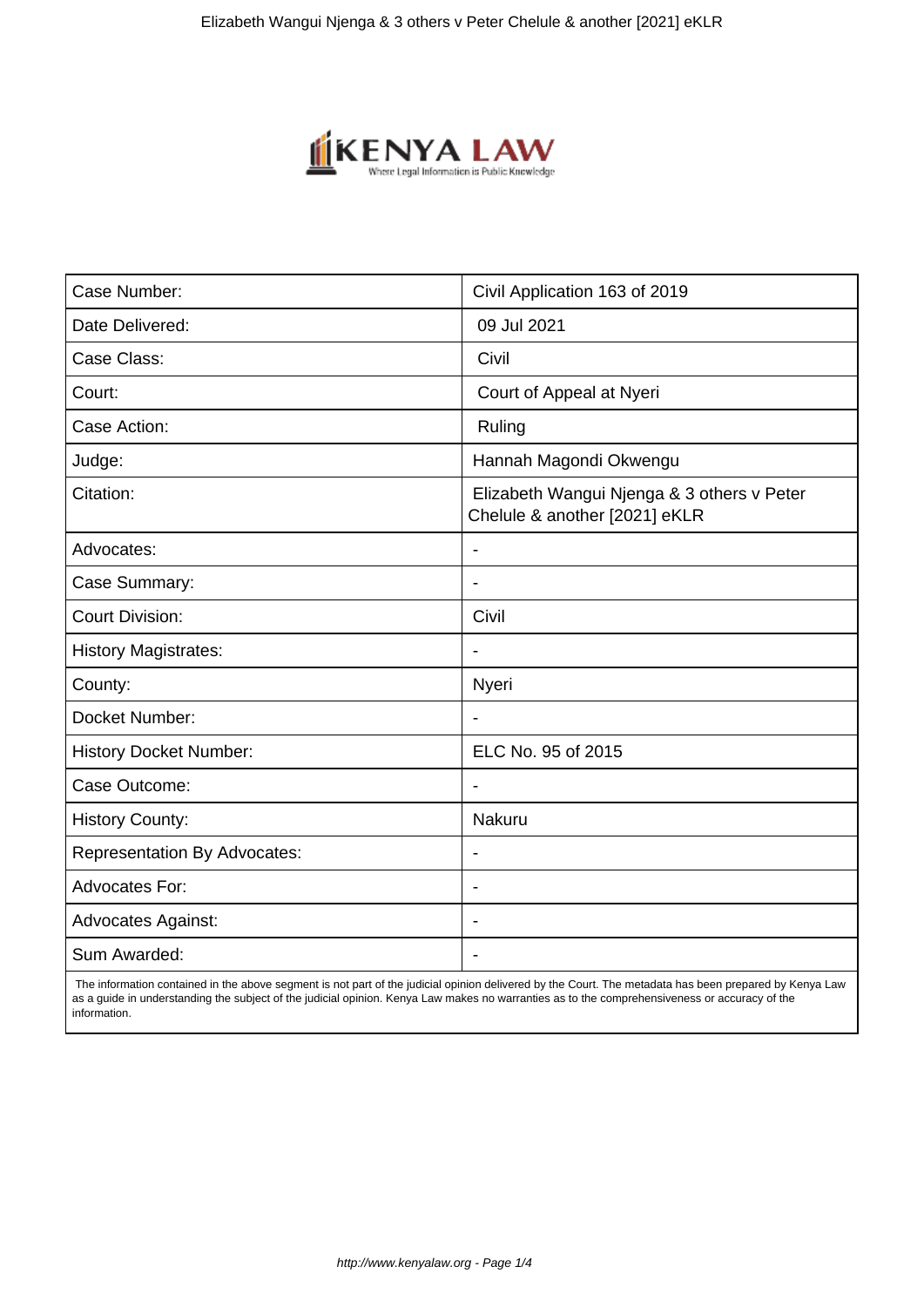# **IN THE COURT OF APPEAL**

# **AT NYERI**

# **(CORAM: OKWENGU, JA (IN CHAMBERS)**

### **CIVIL APPLICATION NO. 163 OF 2019**

# **BETWEEN**

# **AND**

# **PETER CHELULE..............................................................................................................................1ST RESPONDENT**

# **MOTO FARMERS CO-OPERATIVE SOCIETY LTD.....................................2ND RESPONDENT**

*(Application for extension of time to file and serve notice of appeal out of time against the*

*Judgment and Decree of the Environment ad Land Court at Nakuru (Ngetich, J)*

*delivered on 11th July, 2019 in ELC No. 95 of 2015)*

*\*\*\*\*\*\*\*\*\*\*\*\*\*\*\*\*\*\*\*\*\*\*\*\*\*\*\*\*\*\*\*\*\*\*\*\*\**

# **RULING**

[**1**] The applicants have moved this Court under Rule 4 of the Court of Appeal Rules for extension of time to enable them file a notice of appeal and a record of appeal from the judgment and order of the High Court (ELC) (**Ngetich, J**) delivered on 11th July, 2019.

[**2**] The judgment of the learned Judge arose from an appeal against the judgment of the Chief Magistrate's court in which the Chief Magistrate dismissed a suit filed by the 2nd respondent herein, **Moto Farmers Cooperative Society Limited (Moto Farmers**), in which it sought, *inter alia*, orders that **Peter Chelule** (Chelule) who is now the 1st respondent, had no *locus standi* to exercise power of a liquidator of that society, and an order to restrain Chelule from acting as liquidator, pending determination of the appeal to the Minister for Cooperatives, and a declaration that the advertisement and sale of the company's premises on grant No. LR. No. 9716 Molo (**suit property**), was wrongful, illegal and a nullity.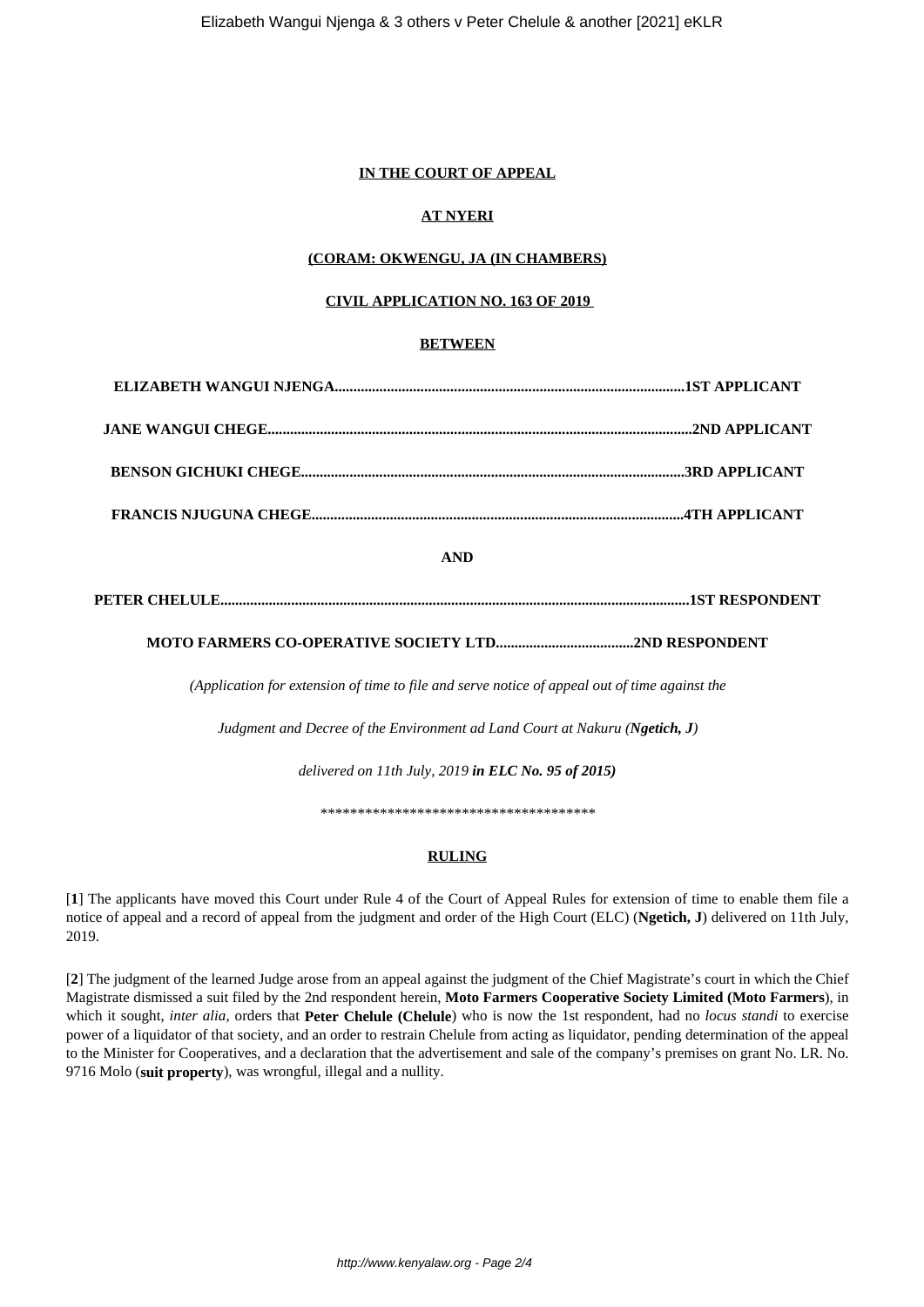### Elizabeth Wangui Njenga & 3 others v Peter Chelule & another [2021] eKLR

[**3**] In the judgment delivered on 11th July, 2019, the learned Judge declared that Chelule had acted without authority from the Commissioner of Cooperative Society in disposing of the suit property; that the Court lacked jurisdiction to deal with the issues arising from the liquidation order; and that any acts done by Chelule after filing of the appeal to the Minister of Cooperative were a nullity.

[**4**] The applicants, who were the 2nd – 5th defendants in the suit before the magistrate's court, had filed a joint defence in the suit as administrators of the estate of deceased persons who purchased the suit property, which they claimed had since been distributed. Upon the suit being dismissed by the magistrate's court, they filed an appeal to the High Court, and now wish to appeal to this Court against the judgment of the High Court delivered on 11th July, 2019.

[**5**] The applicants' motion lodged on 15th October 2019, is supported by grounds stated on the face of the motion and an affidavit sworn by **Naftali Rubua Ngure**, Counsel for the applicants. In short, the applicants contend that upon hearing the appeal, the learned Judge reserved the judgment for 15th April, 2019 but the judgment could not be delivered as the court was on vacation. Thereafter, the applicants did not receive any notice of the date for delivery of judgment and their advocate only came to learn on 27th September 2019 that judgment had in fact been delivered on 11th July, 2019. The applicants therefore explain that the delay in filing the notice of appeal was not deliberate, but was due to the fact that they were unaware of the judgment.

[**6**] It is trite that this Court has unfettered discretion under Rule 4 of the Court Rules, to extend time for the doing of any act under the Court Rules. However, that discretion must be exercised judicially. In this regard, it has also been stated time and again that the reason for the delay, the length of the delay, the degree of prejudice to be suffered by the respondent, and the possible chances of the intended appeal succeeding, are all relevant factors in the exercise of such discretion. (See **Thuita Mwangi v Kenya Airways Limited [2003] eKLR**; **Leo Sila Mutiso v Rose Hellen Wangari Mwangi (Civil Application No. NAI 255 of 1997**).

[**7**] The Supreme Court has further crystalized the principles that guide the Court in exercising this discretion in **Nicholas Kiptoo Arap Korir Salat vs. I.E.B.C. & 7 others (2014) eKLR,** thus:

*"1. Extension of time is not a right of a party. It is an equitable remedy that is only available to a deserving party at the discretion of the Court;*

*2. A party who seeks for extension of time has the burden of laying a basis to the satisfaction of the court;*

- *3. Whether the court should exercise the discretion to extend time, is a consideration to be made on a case to case basis;*
- *4. Whether there is a reasonable reason for the delay. The delay should be explained to the satisfaction of the Court;*
- *5. Whether there will be any prejudice suffered by the respondents if the extension is granted;*
- *6. Whether the application has been brought without undue delay; and*

*7. Whether in certain cases, like election petitions, public interest should be a consideration for extending time."*

[**8**] The applicants plead that the judgment was supposed to be delivered on 15th April, 2019 but this did not happen as the High Court was on vacation. Their advocate was surprised to learn on 27th September, 2019 that the judgment had been delivered against them on 11th July, 2019, without a notice of delivery of judgment having been served upon them. By this time, time for filing a notice of appeal had already expired. The applicants maintain that they have an arguable appeal that has good chances of success.